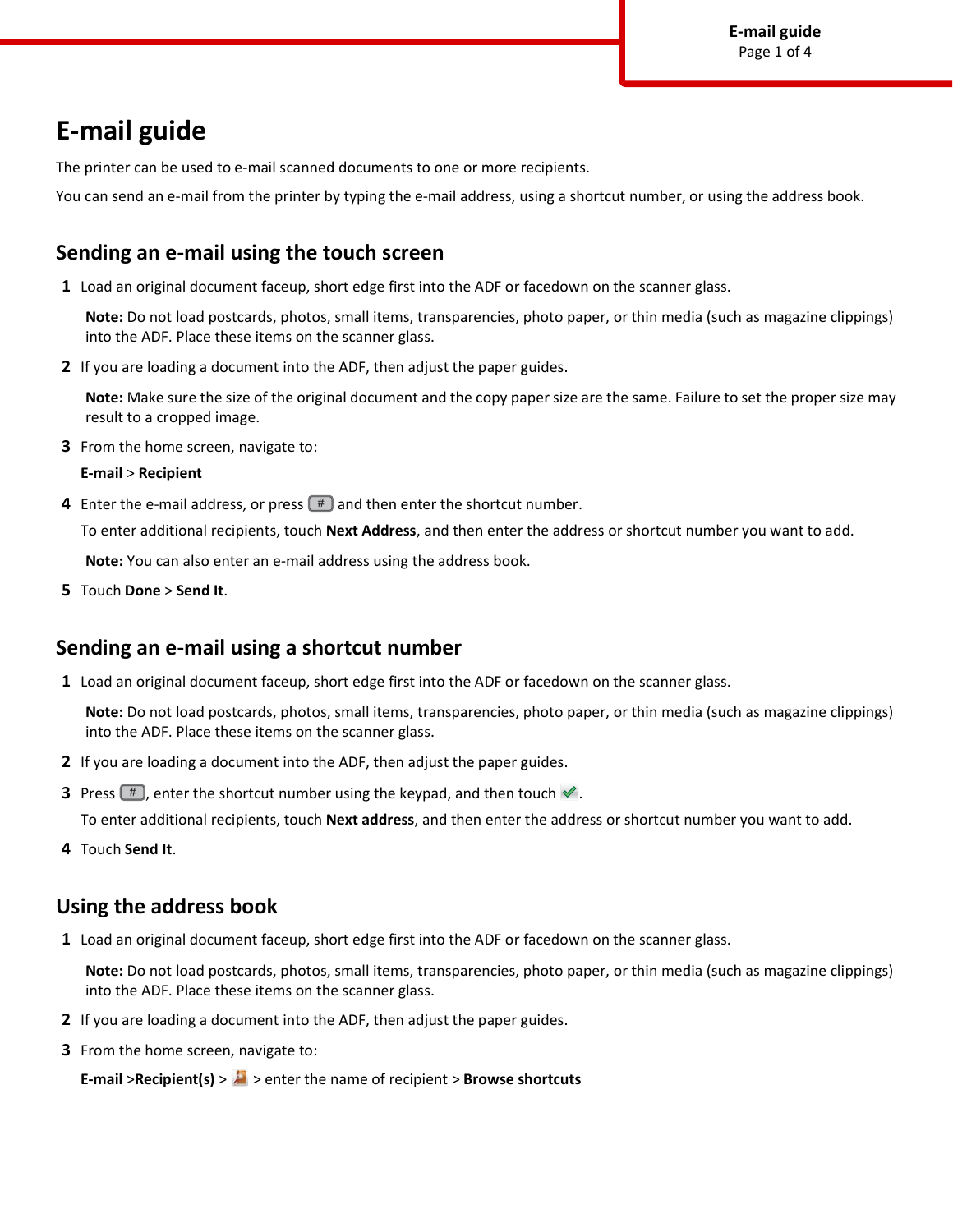**E-mail guide** Page 2 of 4

**4** Touch the name of the recipients.

To enter additional recipients, touch **Next address**, and then enter the address or shortcut number you want to add, or search the address book.

**5** Touch **Done**.

# **Understanding e-mail options**

## **Recipients**

This option lets you enter the destination of your e-mail. You may enter multiple e-mail addresses.

## **Subject**

This option lets you enter a subject line for your e-mail.

## **Message**

This option lets you enter a message that will be sent with your scanned attachment.

## **File Name**

This option lets you customize the attachment file name.

## **Original Size**

This option opens a screen where you can choose the size of the documents you are going to e-mail.

- **•** Touch a paper size button to select that size as the Original Size setting. The e-mail screen appears with the new setting displayed.
- **•** When "Original Size" is set to Mixed Sizes, you can scan an original document that contains mixed paper sizes.
- **•** When "Original Size" is set to Auto Size Sense, the scanner automatically determines the size of the original document.

## **Resolution**

Adjusts the output quality of your e-mail. Increasing the image resolution increases the e-mail file size and the time needed to scan your original document. Image resolution can be decreased to reduce the e-mail file size.

### **Color**

This option sets the output color for the scanned image. Touch to enable or disable color.

### **Content**

This option lets you specify the content type and source of the original document.

Choose content type from Text, Text/Photo, Photo, or Graphics.

- **• Text**—Use when the content of the original document is mostly text or line art.
- **• Graphics**—Use when the original document is mostly business-type graphics such as pie charts, bar charts, and animations.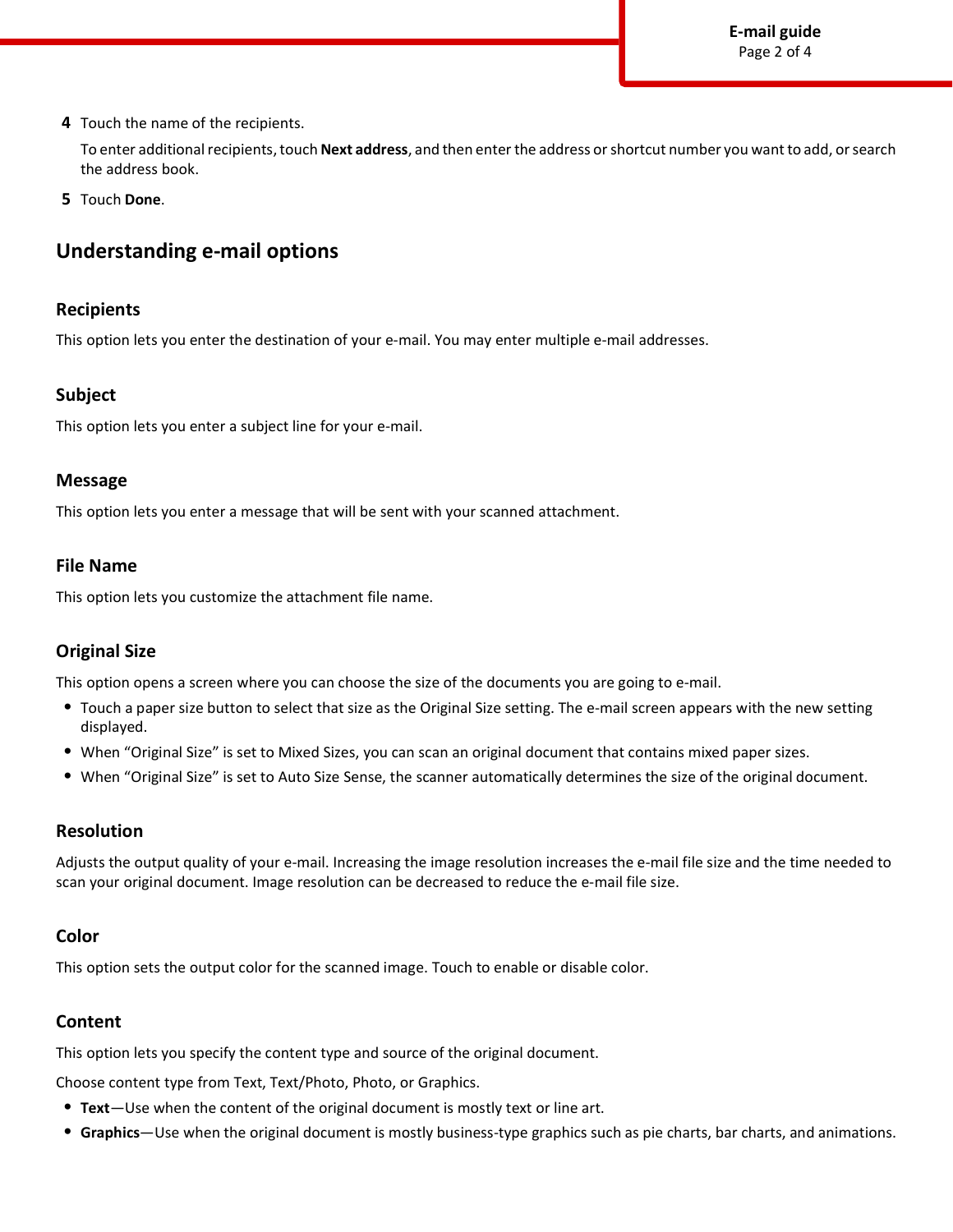- **• Text/Photo**—Use when the original document is a mixture of text, graphics, and photos.
- **• Photo**—Use when the original document is mostly a photo or an image.

Choose content source from Color Laser, Black/White Laser, Inkjet, Photo/Film, Magazine, Newspaper, Press, or Other.

- **• Color Laser**—Use when the original document was printed using a color laser printer.
- **• Black/White Laser**—Use when the original document was printed using a mono laser printer.
- **• Inkjet**—Use when the original document was printed using an inkjet printer.
- **• Photo/Film**—Use when the original document is a photo from film.
- **• Magazine**—Use when the original document is from a magazine.
- **• Newspaper**—Use when the original document is from a newspaper.
- **• Press**—Use when the original document was printed using a printing press.
- **• Other**—Use when the original document was printed using an alternate or unknown printer.

## **Darkness**

This option adjusts how light or dark your scanned documents will turn out in relation to the original document.

## **Send As**

This option sets the output (PDF, TIFF, JPEG or XPS) for the scanned image.

- **• PDF**—Creates a single file with multiple pages, viewable with Adobe Reader. Adobe Reader is provided free by Adobe at www.adobe.com.
- **• Secure PDF**—Creates an encrypted PDF file that protects the file contents from unauthorized access
- **• TIFF**—Creates multiple files or a single file. If Multi-page TIFF is turned off in the Settings menu of the Embedded Web Server, then TIFF saves one page in each file. The file size is usually larger than an equivalent JPEG.
- **• JPEG**—Creates and attaches a separate file for each page of your original document, viewable by most Web browsers and graphics programs
- **• XPS**—Creates a single XPS file with multiple pages, viewable using an Internet Explorer-hosted viewer and the .NET Framework, or by downloading a third party standalone viewer

## **Page Setup**

This option lets you change the Sides (Duplex), Orientation, and Binding.

- **• Sides (Duplex)** Specifies if the original document is simplex (printed on one page) or duplex (printed on both sides). This also identifies what needs to be scanned for inclusion in the e-mail.
- **• Orientation** Specifies the orientation of the original document, and then changes **Sides** and **Binding** to match the orientation.
- **• Binding** Specifies if the original document is bound on the long-edge or short-edge side.

## **Scan Preview**

This option displays the first page of the image before it is included in the e-mail. When the first page is scanned, the scanning is paused and a preview image appears.